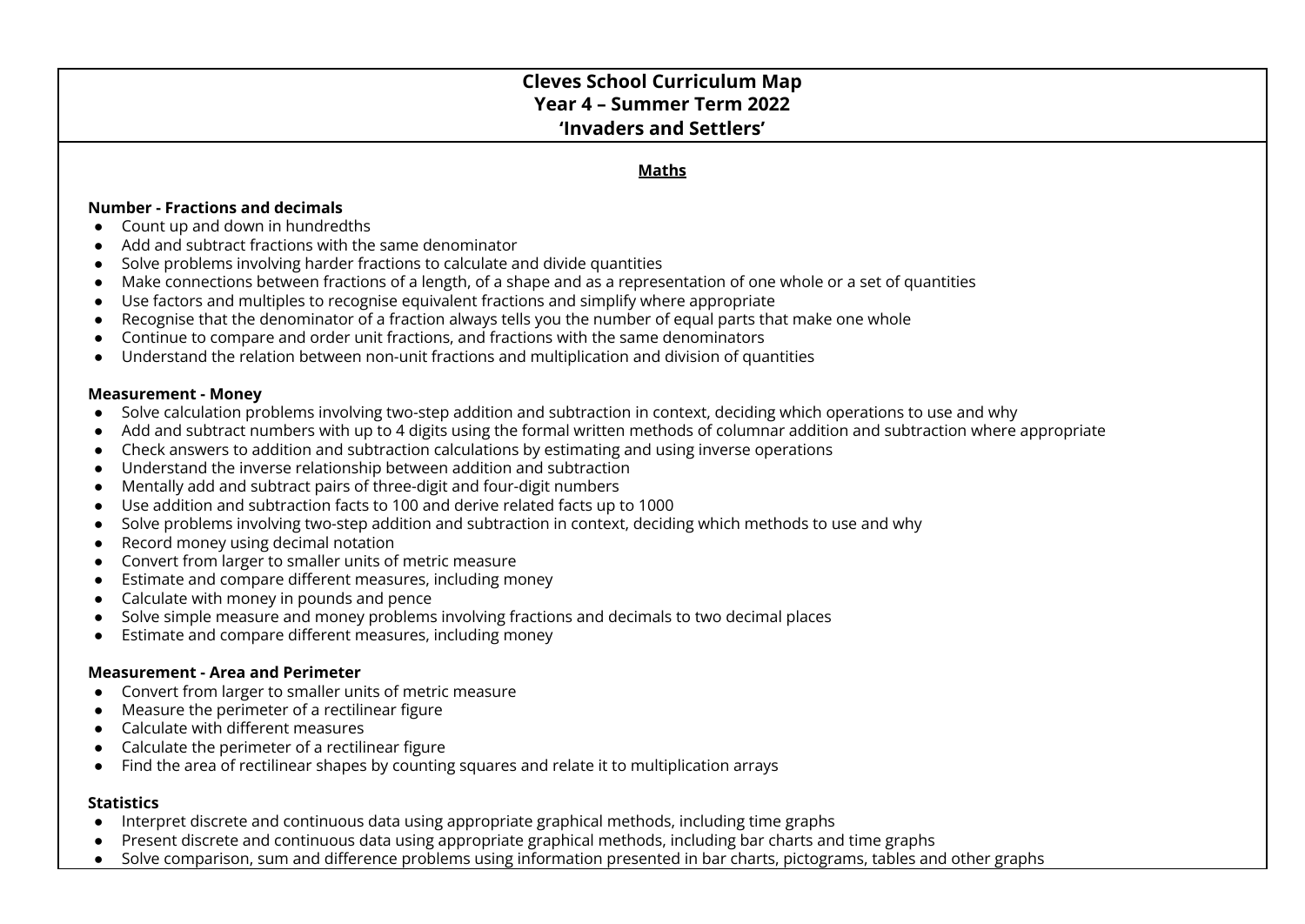● Begin to solve problems involving information presented in tables

### **Position and Direction**

- Describe positions on a 2-D grid as coordinates in the first quadrant
- Plot specified points and draw sides to complete a given polygon
- Describe movement between positions as translations of a given unit to the left/right and up/down

# **Literacy**

#### **Poetry** (2 weeks) Exploring form and writing their riddles and kennings

**Narrative** (4 weeks) The children will write a narrative based on Erik the Viking by Terry Jones.

## **Persuasive Writing (2 weeks)**

The children will study the use of persuasive language in different contexts before writing an advert for an Alex Rider spy gadget.

## **Narrative (3 weeks)**

The children will be learning about the ancient story of Beowulf.

The children will then use the character of Beowulf and their own mythical beast (from their Non-Chronological Report) to create their own myth.

|                                                                                                                                                                                                                                | Computing                                                                                                                                                                                                                                                                        | <b>Punctuation and Grammar (PaG)</b><br>We will teach the year 4 PaG objectives during weekly sessions. These will link to the                                                                   |  |
|--------------------------------------------------------------------------------------------------------------------------------------------------------------------------------------------------------------------------------|----------------------------------------------------------------------------------------------------------------------------------------------------------------------------------------------------------------------------------------------------------------------------------|--------------------------------------------------------------------------------------------------------------------------------------------------------------------------------------------------|--|
| The main Computing units of study are set out below, but there will be many<br>other skills that are developed as a result of increased ICT use.<br>Computing is not just a stand alone subject; it permeates across the whole |                                                                                                                                                                                                                                                                                  | literacy genre which we are studying and will then reinforce/extend the children's<br>learning. All sessions are suitably differentiated.                                                        |  |
| curriculum.                                                                                                                                                                                                                    |                                                                                                                                                                                                                                                                                  | <b>Guided Reading</b>                                                                                                                                                                            |  |
|                                                                                                                                                                                                                                | Internet safety and digital etiquette - How to recognise and send<br>ه ا<br>appropriate emails and to recognise unacceptable and acceptable<br>behaviour when communicating with others onlines,                                                                                 | The children will participate in daily guiding reading sessions where they share a<br>book in their differentiated groups, which they read as a group to the class teacher<br>and independently. |  |
|                                                                                                                                                                                                                                | Key skills and features of: word processing, spreadsheets, publishing and<br>I۰<br>presenting programmes, e.g. cutting, copying, pasting, aligning, changing<br>font style, size, insert etc.                                                                                    | <b>Whole Class Reading</b><br>The children will be reading and analysing chapters from the book 'Kensuke's<br>Kingdom', by Michael Morpurgo before moving on to looking at independent           |  |
|                                                                                                                                                                                                                                | Collecting and presenting information, in a variety of ways.<br>I۰<br>Know and use correct and safe handling of school hardware (e.g. procedures<br>1●<br>for using and storing Chromebooks and ipads)<br>Software developing - using Scratch to programme and write more<br>ه ا | chapters from a variety of books.                                                                                                                                                                |  |
|                                                                                                                                                                                                                                | complex algorithms.                                                                                                                                                                                                                                                              |                                                                                                                                                                                                  |  |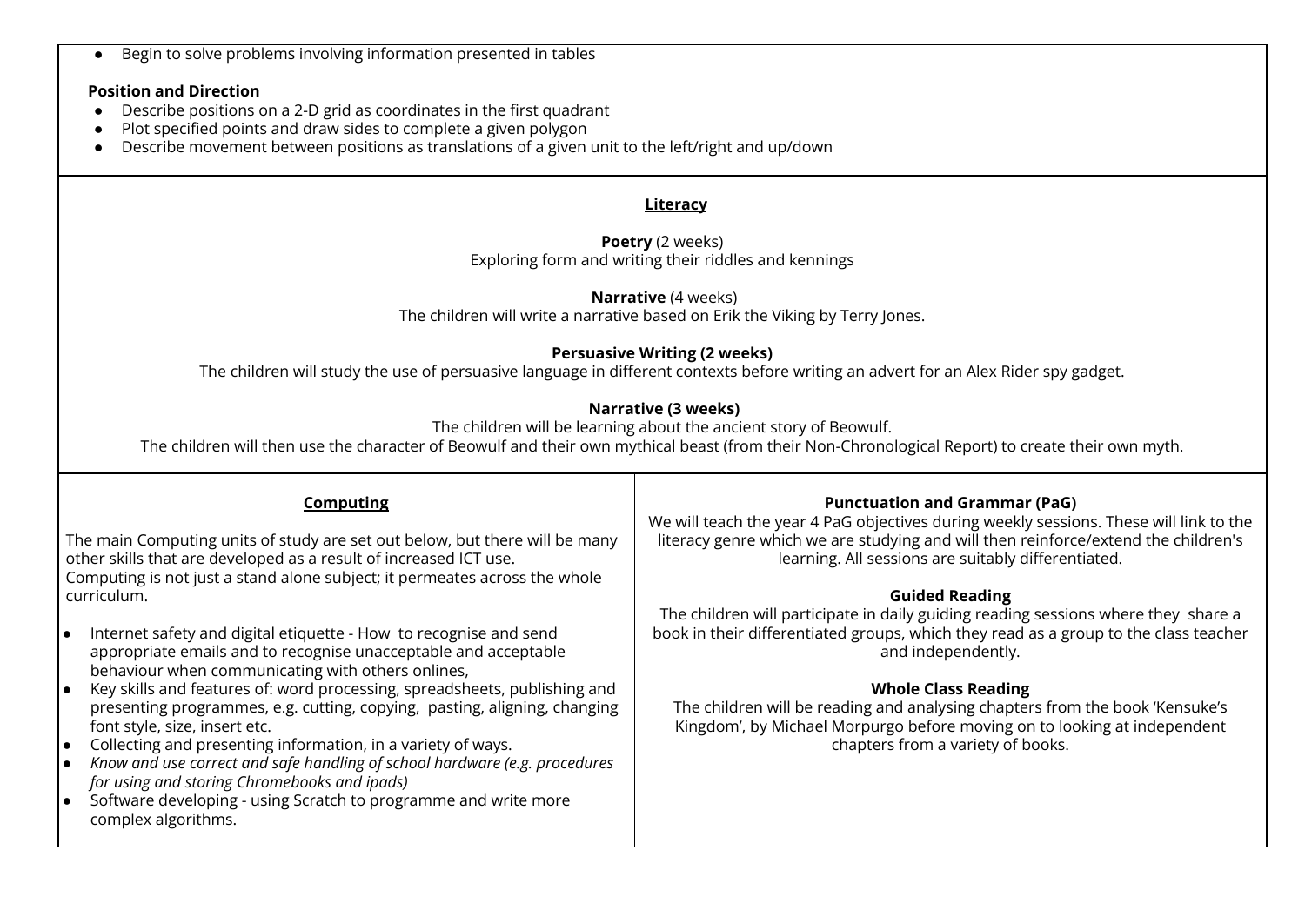| <b>PSHE</b>                                                                                                                                                                                                                                                                                                                                                                                                                                                                             | <b>History</b>                                                                                                                                                                                                                                                                                                                                                                                                                                                                                                                                                                                                                             | <u>Science</u>                                                                                                                                                                                                                                                                                                                                                      |
|-----------------------------------------------------------------------------------------------------------------------------------------------------------------------------------------------------------------------------------------------------------------------------------------------------------------------------------------------------------------------------------------------------------------------------------------------------------------------------------------|--------------------------------------------------------------------------------------------------------------------------------------------------------------------------------------------------------------------------------------------------------------------------------------------------------------------------------------------------------------------------------------------------------------------------------------------------------------------------------------------------------------------------------------------------------------------------------------------------------------------------------------------|---------------------------------------------------------------------------------------------------------------------------------------------------------------------------------------------------------------------------------------------------------------------------------------------------------------------------------------------------------------------|
| <b>Sex and Relationship Education:</b><br>Changes - examining the physical and<br>$\bullet$<br>emotional changes that occur during<br>puberty.<br>'Growing up' - looking at how all things<br>$\bullet$<br>grow and change, reinforcing<br>understanding that everyone is special.<br><b>Moving on and new beginnings:</b><br>Physical health and mental well being<br>Keeping safe<br><b>RE</b><br>How did the Church begin?<br>Is Christian worship the same all around<br>the World? | <b>Invaders and Settlers</b><br>Study of the Celts, Roman, Anglo-Saxon and Viking invasion<br>and settlement of Britain including;<br>Understanding why, when and where they came from.<br>The role of Boudicca in resisting Roman rule.<br>The Roman's legacy on Britain<br>Place names as evidence of patterns of settlement.<br>The Anglo Saxon kingdoms<br>$\bullet$<br>The role of Alfred the Great in preventing Viking<br>invasions.<br>Anglo Saxon and Viking gods and their influence on<br>$\bullet$<br>modern life<br>The significance of King Aethelstan<br>The Kings of England from King Alfred to William the<br>Conqueror. | Living things and their habitats<br>Recognise that living things can be<br>grouped in a variety of ways<br>Explore and use classification keys to help<br>group, identify and name a variety of<br>living things in their local and wider<br>environment<br>Recognise that environments can change<br>and that this can sometimes pose<br>dangers to living things. |
| <b>Art</b>                                                                                                                                                                                                                                                                                                                                                                                                                                                                              | <b>PE and Games</b>                                                                                                                                                                                                                                                                                                                                                                                                                                                                                                                                                                                                                        | <b>Design Technology</b>                                                                                                                                                                                                                                                                                                                                            |
| We will be creating a whole class wall<br>installation combining natural objects and the<br>skills linked to the craft of weaving.<br>Increase confidence to use drawings as<br>a means to record and develop ideas.<br>Experiment with mark making using pen<br>$\bullet$<br>as a media.<br>Record from first hand observations.<br>Collect visual information using a<br>sketchbook.<br>Use weaving and stitching to create<br>different textural effects                             | Games<br>Invasion games (striking and fielding) - Cricket, tennis<br>and rounders<br>PE<br>Gymnastics<br>Outdoor athletics                                                                                                                                                                                                                                                                                                                                                                                                                                                                                                                 | We will be linking our D.T. work to Roman food<br>and cooking.<br>Health and Safety in the kitchen when<br>preparing and cooking.<br>Comparing Roman food to different food<br>that we eat today.<br>Researching and tasting different types of<br>bread.<br>Designing our own bread recipe.<br>Cooking our own bread recipe.                                       |
| Music<br>Exploring beats, rhythms and different pitches<br>Learning how to play the ukulele<br>Understanding the basics of music notation<br>Building and appraising performances                                                                                                                                                                                                                                                                                                       | Shopping for snacks<br>Party activities<br>Buying ice creams<br>French-speaking countries<br>Clothing and colours                                                                                                                                                                                                                                                                                                                                                                                                                                                                                                                          | <u>French</u>                                                                                                                                                                                                                                                                                                                                                       |